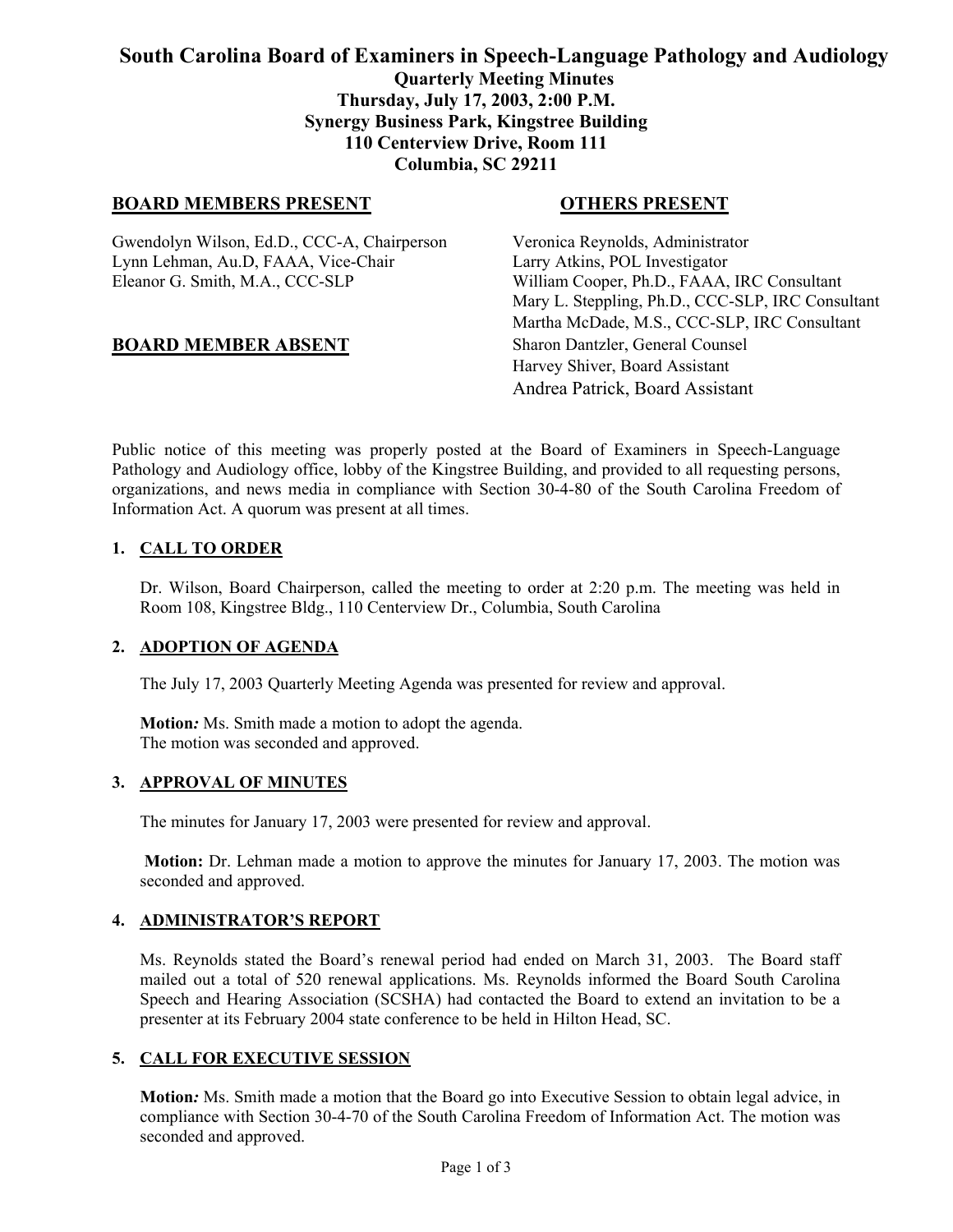**Motion:** After obtaining legal advice in Executive Session a motion was made to come out of Executive Session. The motion was seconded and approved.

## **6. DISCIPLINARY CASES**

The Board resumed public session and voted as follows:

Complaint 2003-01: **Motion:** Dr. Lehman moved to issue a formal compliant. The motion was seconded and approved.

 Complaint 2003-03*:* **Motion:** Dr. Lehman moved to issue a formal compliant. The motion was seconded and approved.

 Complaint 2003-04: **Motion***:* Dr. Lehman moved to issue a formal compliant. The motion was seconded and approved.

 Complaint 2003-05: **Motion***:* Dr. Lehman moved to issue a formal compliant. The motion was seconded and approved.

## **7. NEW BUSINESS**

**1***.*Application Hearings

**a. Serena M. Valdivieso:** Ms. Valdivieso did not make a personal appearance before the Board.

**Motion***:* In open session Ms. Smith made a motion to issue an Intern license. The motion was seconded and approved.

**b. Katrina I. Banowetz:** Ms. Banowetz made a personal appearance before the Board.

**Motion:** Ms. Smith made a motion to issue Ms. Banowetz an intern license with the condition that prior to license upgrade she must have SLED send a report directly to the Board. The motion was seconded and approved.

## **2. Request for Licensure Approval without CCC's.**

**a. Brenda Tomlin:** Ms. Tomlin made a personal appearance before the Board.

Dr. Wilson stated in order for the Board to issue a license it must show the applicant has met the licensure requirements. The applicant must submit evidence to show a post - graduate degree from a school or program determined to be equivalent to those accredited by the Council on Academic Accreditation of The American Speech-Language Hearing Association (ASHA). Ms. Tomlin did not have her ASHA CCC's and her transcript did not indicate the master's degree was from a program equivalent to the current accredited ASHA standards. The Board recommended Ms. Tomlin re-examine her transcript coursework and work experience for compliance with the current ASHA standards and licensure requirements. The Board informed Ms. Tomlin it could not issue a license until she could show her education requirements were equivalent to the current standards.

# **3. Board Policy on Homeland Security in Declared Emergencies.**

 The office of General Counsel presented information regarding the implementation of Homeland Security Act in a declared emergency.